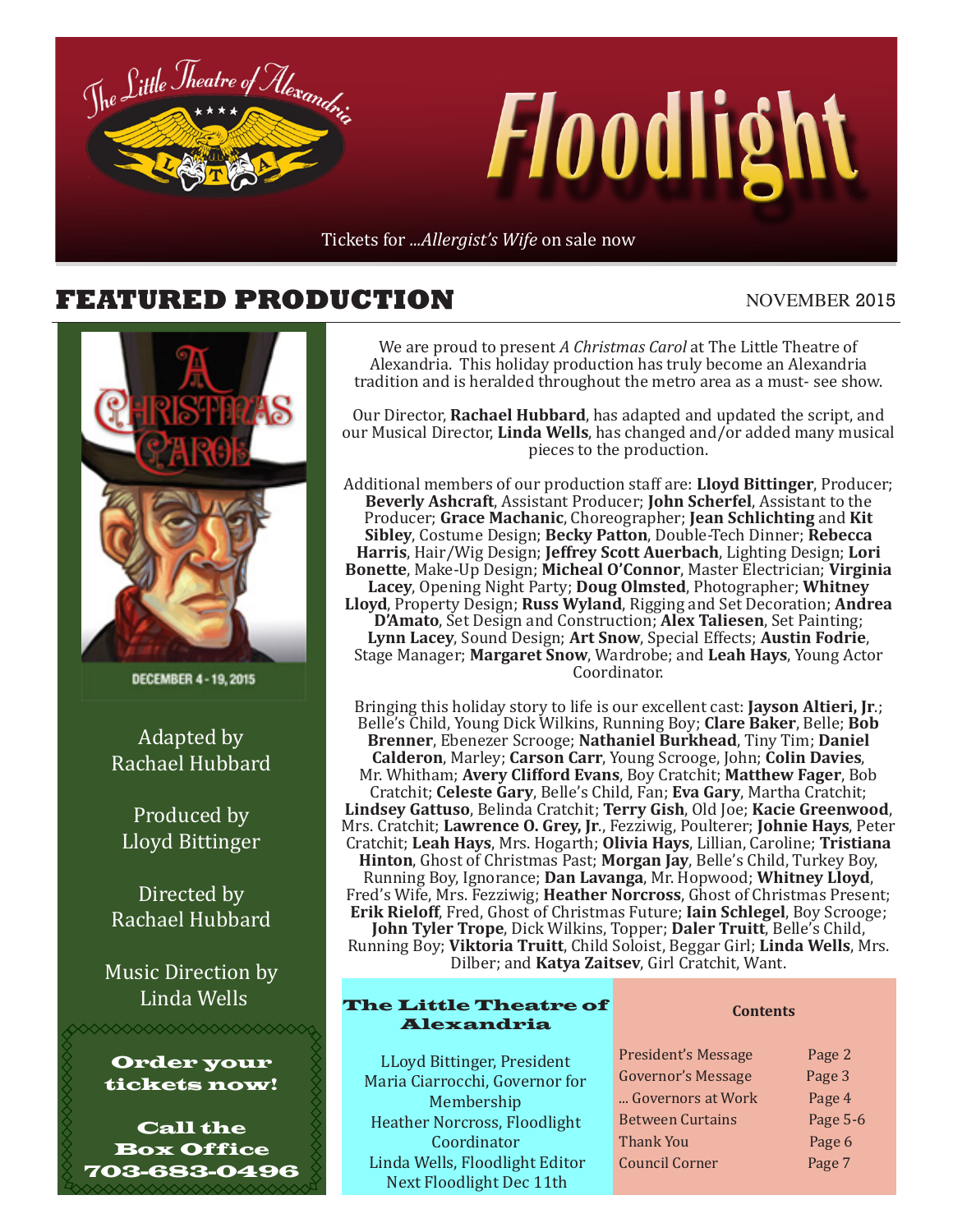### **PRESIDENT'S COLUMN**



### PLANNING YOUR GIFT

Have you considered including The Little Theatre of Alexandria (LTA) as a beneficiary of your estate? LTA can suggest tools that will assist you in making plans that will support the artistic and education programs of the theatre in the future, as well as provide your estate with tax benefits. Supporters of LTA who make planned gifts are invited to be members of The LTA Legacy Society. The LTA Legacy Society recognizes those who have demonstrated their concern for the long-term wellbeing of LTA by notifying us of their bequest or other planned gift. For additional information, please call Virginia Lacey at 703-683-5778 ext. 2 or virginia@thelittletheatre.com. Recently I had the opportunity to give a backstage tour to a visiting exchange student from Germany, along with her mother and local sponsors. A question came up during the tour asking if the many people involved at LTA actually volunteer their time and do not get paid. The answer was yes, of course, as indeed there are hundreds of people who contribute to the success of the theatre in a huge variety of ways. That question inspired me to address some topics related to the enormous number of hours given by the people involved in our volunteer organization.

Each year, the producers for each of our productions gives the MVP (Most Valuable Player) Award to someone in their cast or crew who made an outstanding contribution to the success of the production. This year, when it came time to present the MVP Award for *A Christmas Carol* (2014), I was called to the stage to make the presentation. Unfortunately, and for various reasons, I was not only unprepared, but I did not know who the recipients of the MVP Award were. My sincere apology. The producers for last year's *A Christmas Carol* wish to acknowledge **Andrea D'Amato** and **Brian Sentman** as their MVP Award recipients. Congratulations to Andrea and Brian.

Since the last issue of this newsletter, we have lost some of our very valued volunteers from years past. **Anne Lash** recently passed away. It was a shock to many of us who had attended the Council dinner only a few days earlier where Anne was also present. Anne served LTA many times as president, producer, and business manager in the past.

**Carla Scopeletis,** who directed and produced many, many productions at LTA, passed away a few weeks ago. Her last production here at our theatre was the highly successful *Dial M for Murder.* 

We learned recently that a former member, **Kim-Scott Miller**, was fatally injured in a fall from his balcony. Kim-Scott made many contributions to LTA over the years including organizing and updating our archival materials. He donated the baby grand piano that is in the Council Room of LTA (Green Room). The piano had belonged to his parents.

Our condolences to all of the friends and families of those we have recently lost.

To all of you who volunteer or have volunteered just a little, sometimes, as well as those stalwarts who volunteer a huge amount of time I say, "Thank you! It is sincerely appreciated!"

Lloyd Bittinger, President All for Love of Theatre!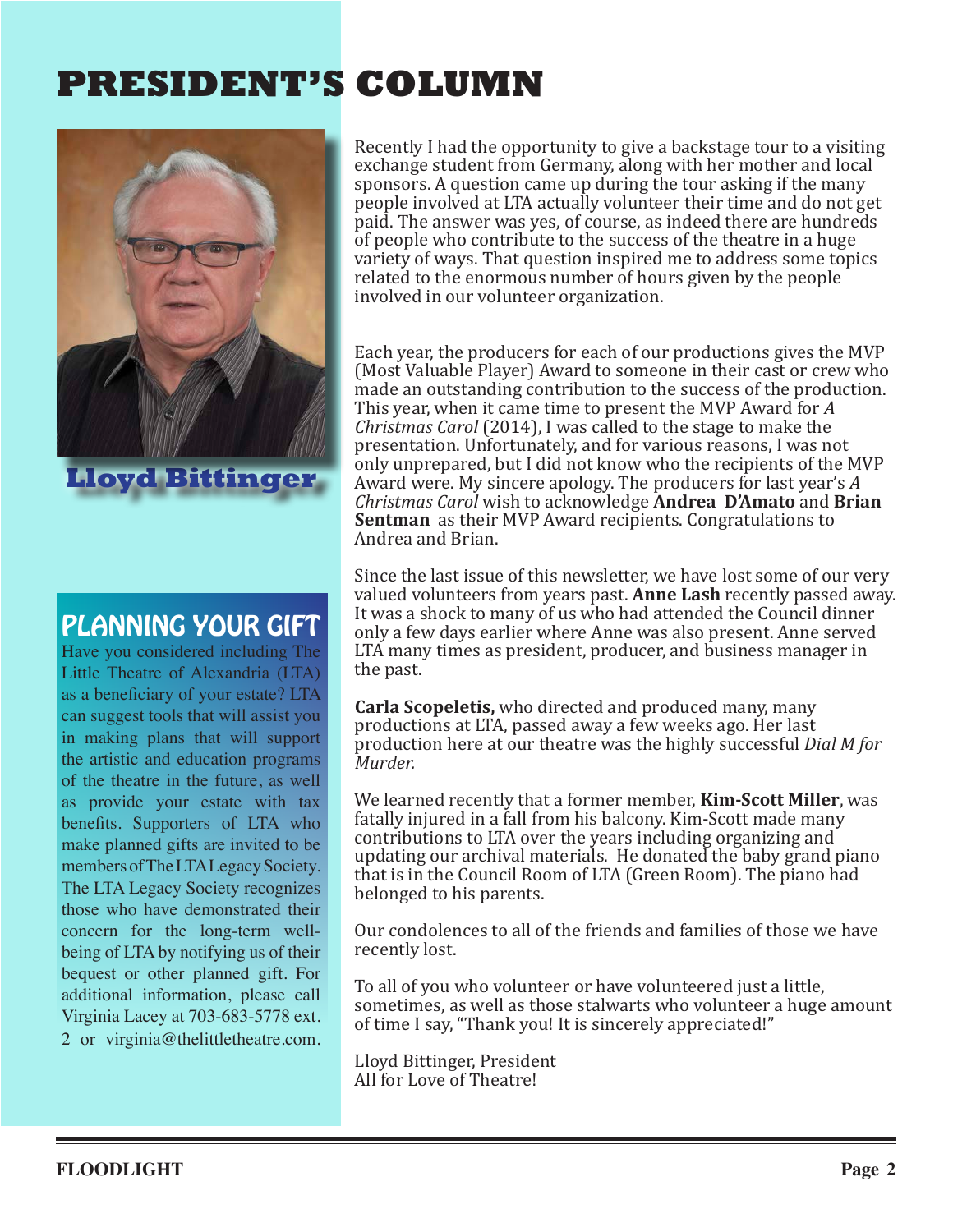### GOVERNOR FOR EDUCATION Roland Branford Gomez

In 1968, almost three years after moving from New York City to Northern Virginia to become a partner in a retail operation, I discovered The Little Theatre of Alexandria. It was love at first sight -- what a wonderful, lovely, elegant little community theatre.

My theatrical background up to that point had been as a child actor on a New York City Sunday children's radio show, *Coast to Coast On A Bus*, with Milton Cross. I was on that show from the age of six through age 12. The show was broadcast on WJZ (which became WABC). I was broadcasting from the Radio City Manhattan Studios, shared with WEAF, which became NBC. I also understudied the role of Harlan in *Life with Father* on Broadway. A few years later, I understudied the young lead in another Broadway show – *Tomorrow the World* with Ralph Bellamy.

Later, after returning from the Korean War, I established myself in the Off-Broadway theater scene by joining Eugene von Grona as a partner in the Off-Broadway company of the Actor's Lab. I played leads in a few productions until I decided I preferred directing and teaching.

Prior to my Korean War experience, I had studied with Herbert Berghof and his wife, Uta Hagen. Upon my return to New York, I studied with Harold Clurman (distinguished Broadway director) and John Daggett Howell (Jose Ferrer's voice teacher). Later, I also worked with another Broadway director, Jose Quintero. Still later, I joined the Actors Studio to work with Lee Strasberg.

When I joined LTA, the education department had two classes. Helen Todd taught a lovely children's class and a man named Gordon taught a fine adult acting class. At some point, I became Vice President of Education (now called Governor for Education).

The wonderful board at LTA allowed me the freedom to build the education department to what it is today. We now have at least nine classes/six teachers in the Youth Education department and 11 classes/ nine teachers in the Adult Education department. During the summer, we have at least five classes for adults and the successful LTA Summer Theatre Camp. In the course of a few years, we have built one of the best community theater education programs in the country. The fine teachers we searched for as the programs developed, fortunately, are mostly still with us. They are the best you will find anywhere.

Our teaching staff for the children's education classes is comprised of **Katherine Dillaber**, **Ashley Hammond**, **Roberta Masters-Cullen**, **Heather Sanderson**, **John Waldron**, and **Linda Wells**. They all have a great understanding of children and know how to help them grow and express themselves.

It is wonderful to watch some of our children, who come to us extremely shy, grow to a place where they become extroverts. Whether they pursue theater or not, they have developed skills that will help them be successful in their endeavors.

Our teaching staff for the adult education classes is comprised of **Rich Amada**, **Michael Baker, Jr.**, **Beverley Benda**, **Amy Carson**, **Sarah Holt**, **Keely Kirk**, **Michael Page**, **Heather Sanderson**, **John Waldron**, and myself.

The students who participate in our classes have varying levels of experience. A wonderful thing about our teachers is that they will always help the less experienced students "catch up," so to speak, with the students who are more experienced.

Here is another great thing about our education department: Students study and learn throughout the fall and winter/spring terms. Then at the end of the second term, in early spring, we have the "final class" – the fabulous showcase for both the youth and the adults. In the showcases, the students - children and adult – can demonstrate their theatrical creativity on LTA's main stage for two performances. We encourage our wonderful members to come out and support the showcase performers!

From time to time, I meet the mother of a child in one of our children's classes who tells me, "I studied here many years ago with Miss Todd. I loved it." Helen Todd and I became great friends, and I loved her. She even took my class when I started teaching the advanced acting class. If any of you remember Helen, ask me my "Helen Todd story."

The education department has grown at LTA, and serves our community as a place to learn and grow -- and most of all, to make new friends and have fun!!!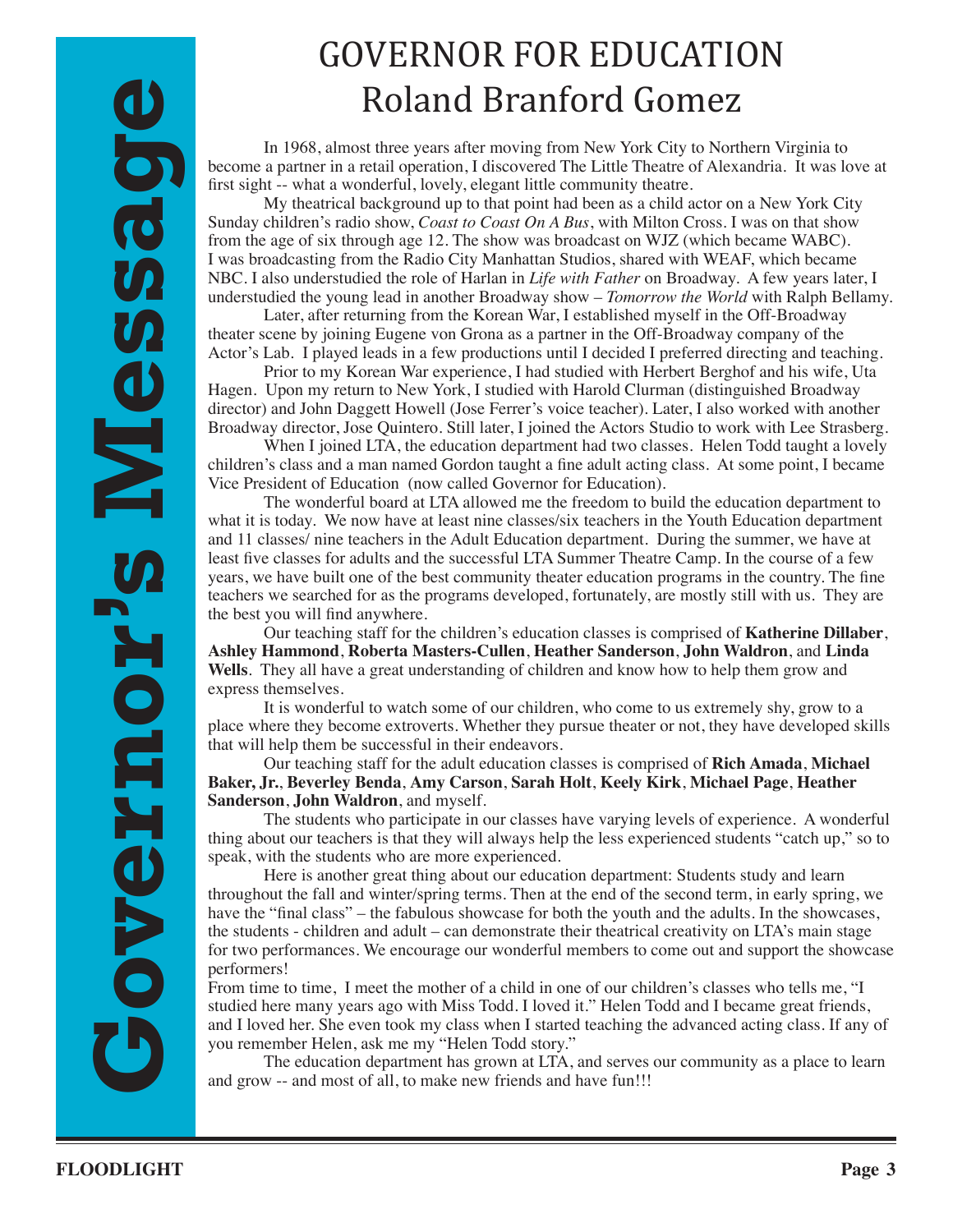# **Your Board of Governors at Work**

Since our last Board of Governors meeting here are some of the topics that have been or are on the table at this time:

• Because we only own the footprint of the building itself, and the city owns the flowerbeds and sidewalks, we have to file an application for encroachment in order to install the special access ramp at the front of the building as approved by the membership at the last Annual Meeting. Our official Encroachment Application has been submitted to the City of Alexandria, Department of Planning and Zoning, and we are scheduled to be on the agenda for the department meeting on January 5, 2016, and then the City Council meeting scheduled for January 23rd.

• **Frank Shutts II**, Governor for Seasonal Planning, continues in the process of selecting the plays and musicals for the next season along with the board. An email will be sent to members and subscribers asking them to pick their favorite plays from years past so the board can consider putting some of these on the schedule for the 2016 - 2017 season.

• Each year, around the first part of November, we initiate our Annual Donation Campaign. Letters asking for annual donations will be sent out in early November to our members and subscribers.

For the past several months, we have been in discussions with an organization in New York City called the Actors Connection. This organization sponsors classes, lectures, and seminars all related to acting or something to do with theater. They now have branches in Los Angeles and London and would like to establish a D.C. connection. This is an ongoing project and we hope to have a weekend seminar sponsored by the Actors Connection early next year.<br>• We are getting geared un to participate in the

We are getting geared up to participate in the annual Alexandria Scottish Christmas Walk Parade which will be on Saturday, December 5th, starting at 11:00 a.m. The Little Theatre will have a contingent in the parade using our cast from this year's production of *A Christmas Carol* and perhaps some members of the cast of our current production of *The Tale of the Allergist's Wife*.

• Our Governor for Building, **David Hale**, has reported that new carpeting has been installed in the business office and box office. In addition, a new ceiling with improved lighting has been installed in the shop area backstage left.

The Council of LTA has offered to provide an additional AED (Automated External Defibrillator) and we are in the process of making this purchase. This AED will be located somewhere in the front-ofhouse area.

**Beverley Benda**, our Governor for Artistic Support, is developing plans for duties and responsibilities for the Wardrobe Department.

**Bobbie Herbst** has been approved as the temporary Playbill Coordinator. We continue to look for someone to perform this task on a more permanent basis.

There are many other important ongoing and repetitive reports and issues addressed by the board. These are just the highlights as your board continues to work for you.

Lloyd Bittinger, President All for Love of Theatre!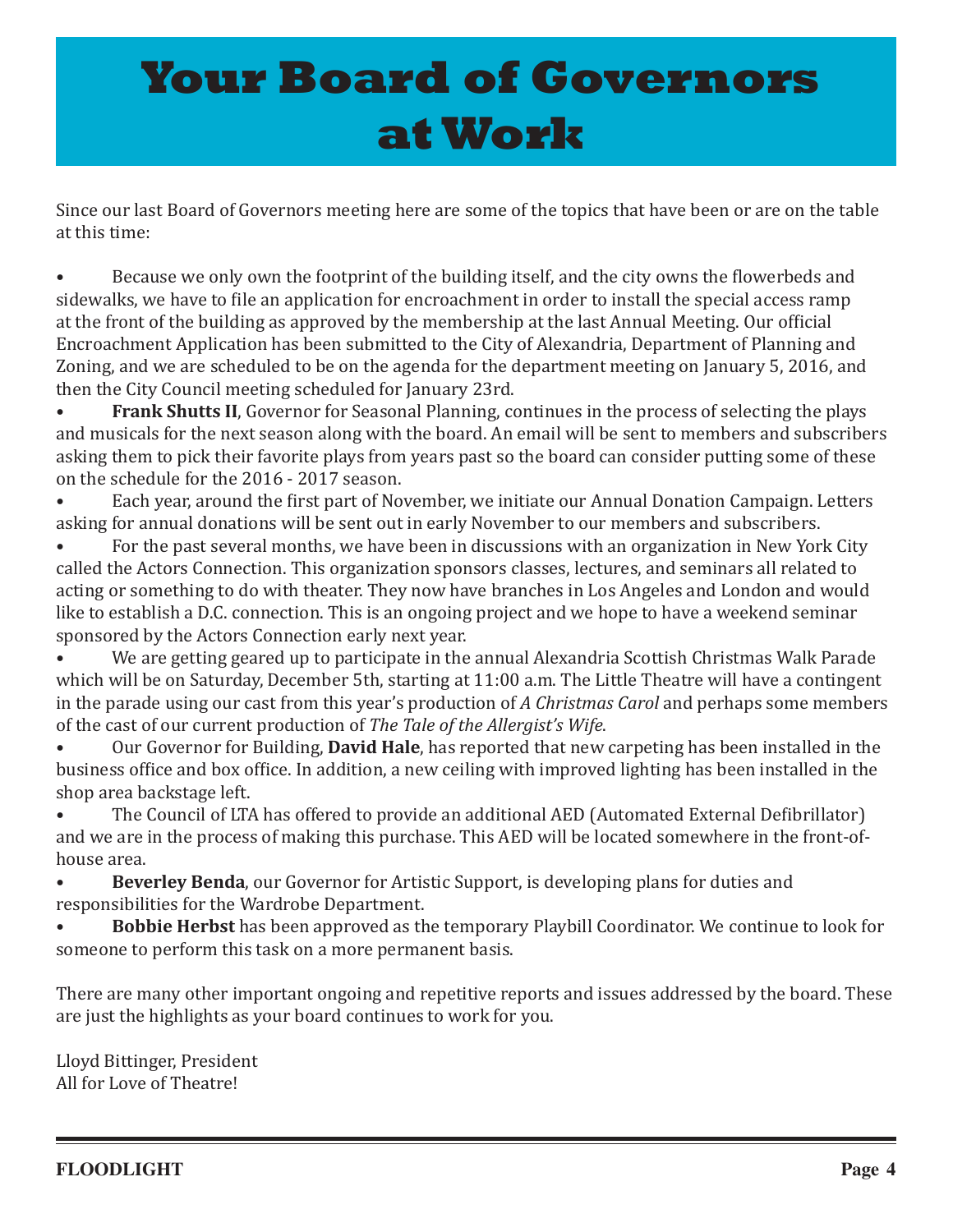### Between Curtains LTA Award Winners

**Sound Design** - **Janice Rivera** and **David Correia** for *Monty Python's Spamalot* **Props Design** - **Helen Bard-Sobola** and **Rebecca Sheehy** for *Monty Python's Spamalot* **Costume Design** - **Jean Schlichting** and **Kit Sibley** for *The Rocky Horror Show* **Lighting Design** - **Ken and Patti Crowley** for *The Rocky Horror Show* **Set Design** - **Grant Kevin Lane** for *God of Carnage* **Set Painting** - **Diedre (De) Nicholson-Lamb** for *The Rocky Horror Show* **Set Construction** - **Dan Remmers** for *The Rocky Horror Show* **Set Decoration** - **MYKE** for *The Game's Afoot* **Makeup Design** - **Susan Boyd** for *The Rocky Horror Show* **Hair Design** - **Susan Boyd** for *The Rocky Horror Show* **Best Bit Role** - **Michael Gale** as Mime, Puppeteer in *Monty Python's Spamalot* **Best Minor Role** - **Malcolm Lee** as Eddie/Dr. Scott in *The Rocky Horror Show* **Best Supporting Role in a Musical** - **Matt Liptak** as Riff Raff in *The Rocky Horror Show* **Best Supporting Role in a Play** - **Anna Fagan** as Stella Kowalski in *A Streetcar Named Desire* **Best Lead Role in a Musical** - **Ashlie-Amber Harris** as Lady of the Lake in *Monty Python's Spamalot* **Best Lead Role in a Play** - **Allison Block** as Annette Raleigh in *God of Carnage* AND **Janette Moman** as Mae West in *Dirty Blonde* **Best Musical Director** - **Paul Nasto** for *Monty Python's Spamalot* **Best Choreographer** - **Stefan Sittig** for *The Rocky Horror Show* **Best Stage Director** - **Wade Corder** for *Monty Python's Spamalot* **Overall Production** - *Monty Python's Spamalot*: **Rachel Alberts, Bobbie Herbst** and **Russell Wyland**, Producers; **Wade Corder**, Director **Junior Technical Excellence** - **Ally Sobola Outstanding New Member** - **Marzanne Claiborne, Ira Forstater** and **Rebecca Sheehy Long and Exceptional Service in Single Department** - **Annie Vroom Outstanding Service to LTA** - **Grant Kevin Lane**

#### **MVP Awards**

*Monty Python's Spamalot* - **Austin Fodrie** and **Pamela Leonowich** *A Streetcar Named Desire* - **Michael Forcina** and **Jim Hutzler** *The Rocky Horror Show* - **Austin Fodrie** *A Christmas Carol* - **Andrea D'Amato** and **Brian Sentman** *The Game's Afoot* - **Jim Hutzler** and **Jeff Nesmeyer** *God of Carnage* - **Leslie Reed** and **Art Snow** *The Odd Couple (Female Version)* - **Myke Taister** *Dirty Blonde* - **Charles Dragonette, Alex Mees**, and **Meggie Webster**

#### ANNUAL DONATION CAMPAIGN

The Little Theatre of Alexandria is just beginning the Annual Donation Campaign. Donations received will support numerous projects within the theatre and are tax deductible. Please watch for your donation letter in the mail. Donations may be made by cash, check, or credit card. If you wish to participate in our Annual Donation Campaign, please call **Virginia Lacey**, Business

Manager, at (703) 683-5778, extension 2.

#### LTA's Annual Holiday Party

Sunday, December 6th @ 7:30 p.m. LTA Green Room

Please join us for a night of festivities to celebrate the coming holidays.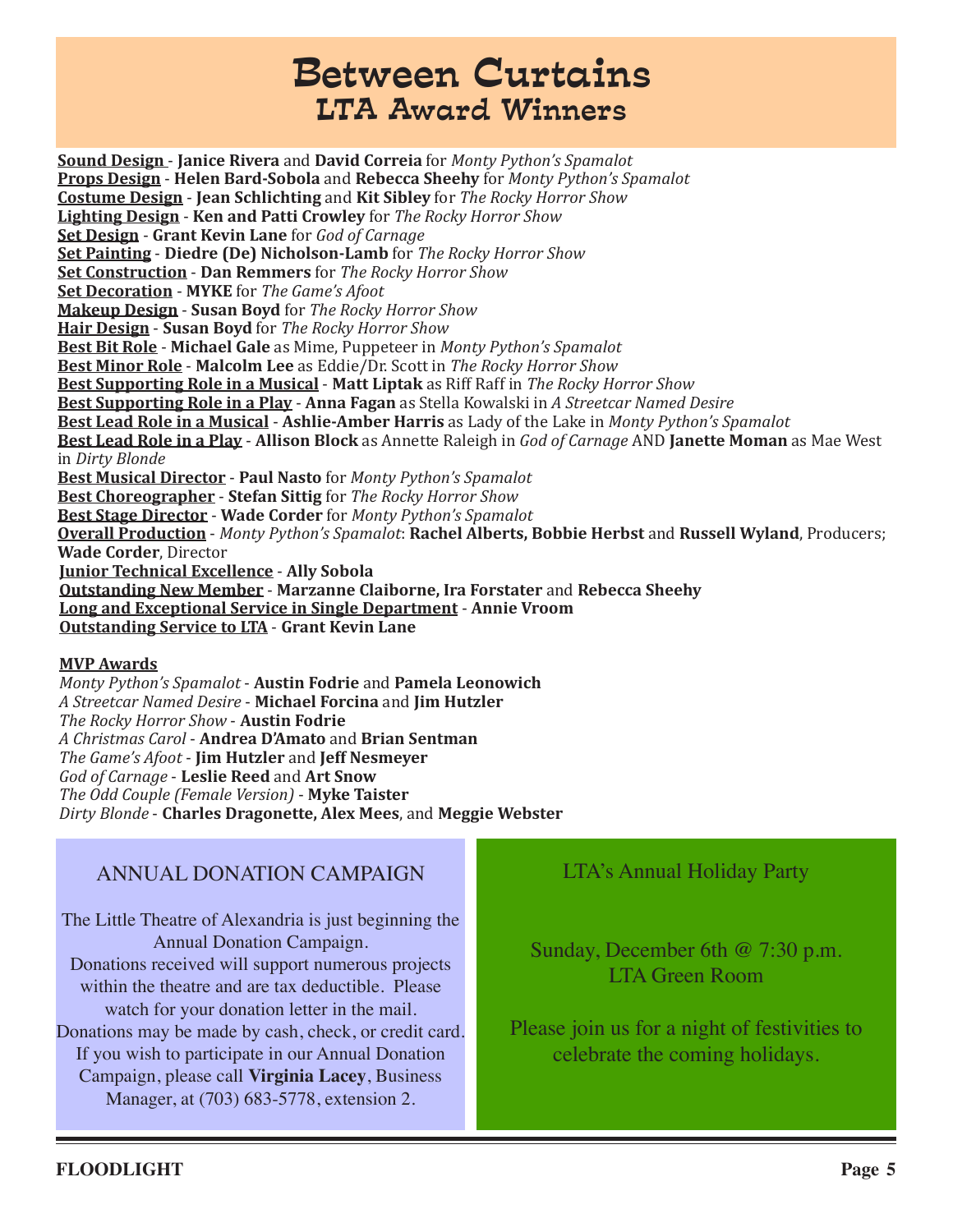#### **Annual LTA Ladies Holiday Dinner & Gift Exchange**

Monday, December 14, 6:00 p.m. (Dinner served at 6:45 p.m.) El Primero, 241 S Van Dorn Street, Alexandria, Virginia Cost: \$35.00 (Includes taxes and tip) Bring a \$15 - \$20 gift to be exchanged! (Optional)

Please select your entrée: · Grilled Chicken Breast with rice and mixed vegetables · Grilled New York Steak with mashed potatoes and mixed vegetables · Fajitas (choose either chicken, beef, or vegetable) served with tomatoes, onions, green peppers, rice, beans, guacamole, sour cream, and Pico de Gallo · Grilled Salmon with rice and mixed vegetables

> RSVP by December 7th. Limited Space! Mail your selection with payment to Margaret Evans-Joyce, 5707 Indian Court, # 2D, Alexandria, VA 22303 Cash or Check only. Make checks payable to Margaret-Evans Joyce. NO REFUNDS OR ENTRÉE CHANGES ONCE RESERVATION IS MADE!

## THANK YOU! *from In The Heights*

The lights have come down on Washington Heights for the last time on the LTA stage but not in the hearts and minds of the cast, staff, and crew of our show! We want to thank the many volunteers who helped to make *In the Heights* the special and successful production it was. We especially want to remember **John Utter,** who house managed so many shows for us just before his untimely death.

Thank you to everyone who shared the joy of *In the Heights* with us. It was an amazing place to spend the summer of 2015!

> **Mary Beth Smith-Toomey**, Producer **Frank D. Shutts ll**, Director **Christopher A. Tomasino**, Musical Director **Stefan Sittig**, Choreographer

### *and Laughing Stock*

Another playhouse summer is over for LTA's summer stock farce, *Laughing Stock*. The mosquito frequency ratio to the temperature humidity index was perfect to ensure our audiences enjoyed their peek behind the curtain. We do note that the skull is really and truly missing after making a guest appearance at the closing night party (where no crab and artichoke dip was dumped on anyone). Anyone knowing FL's whereabouts should contact LTA. Bruce, the lead bat, has returned to his cave and the tea cart is in for total rehab. A reminder to everyone to turn in those pencils!

The Producers, **Jamie Blake** and **Becky Patton**, along with Director **Shawn Byers** and his faithful assistant **Brendan Quinn** thank the cast and crew for the hard work and tremendous energy needed to bring this madcap romp to life. Much gratitude to our audiences for their attendance and laughter -- we hope you want to come out and play with us as a result!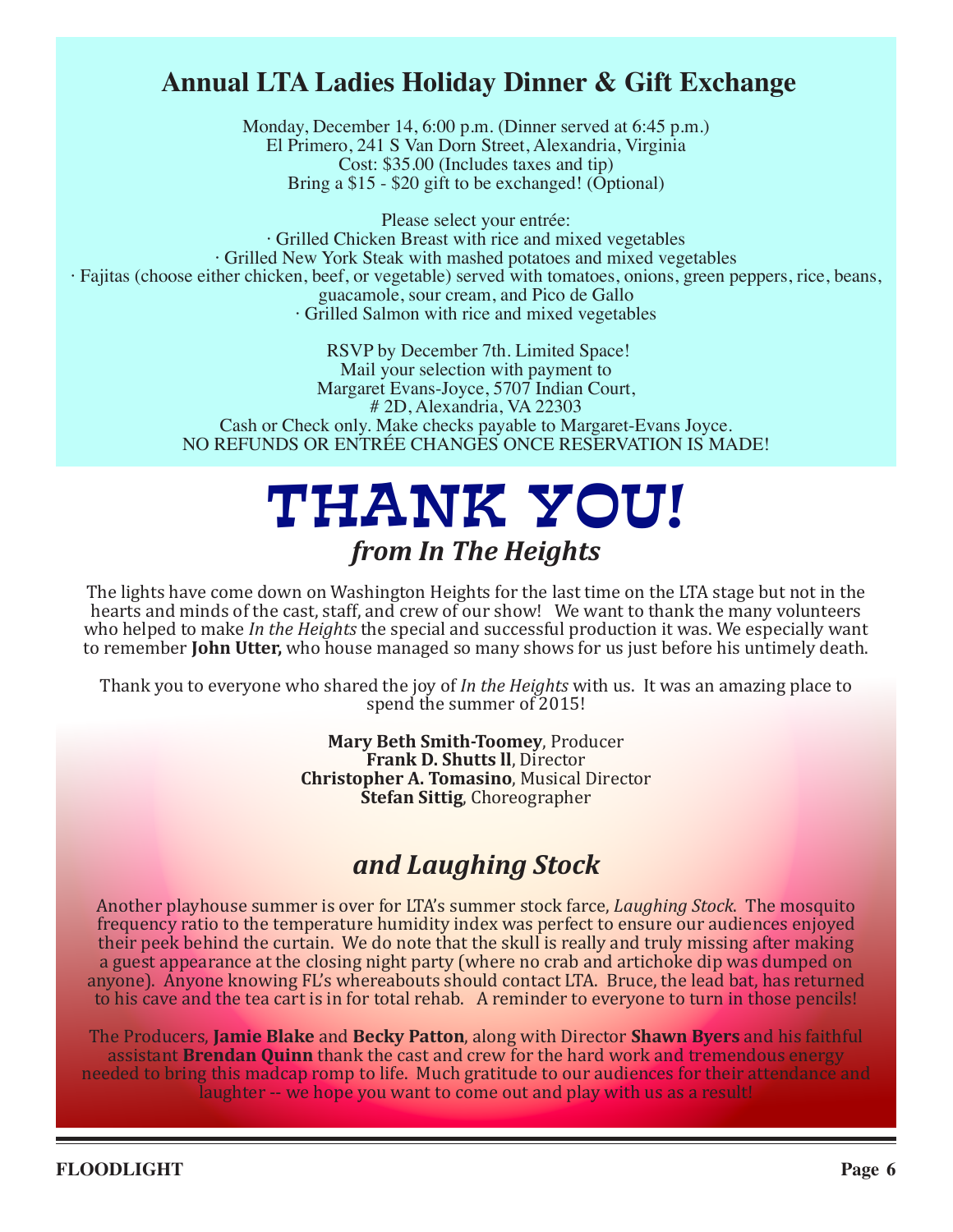# New Members

Charlotte Alberts Jayson Altieri, Jr. Douglas Amidon Brooke Angel

Michael Dobbyn Michelle Edmonson Luke Memmo

Christian Menendez Omar Rocha Janice Zucker

### **COUNCIL CORNER**



LTA Council members enjoyed another grand opening night reception on October 24th, just prior to the curtain going up for the wonderful comedy, *The Tale of the Allergist's Wife*. This was the last opening night reception for the year. The next one will be on January 16, 2016, when the Tony Award winning musical *Grey Gardens* opens to kick off a brand new year.

The opening night events are wonderful opportunities for Council members to catch up on the latest theatre news and hear comments from the producers and director while enjoying some light appetizers and a glass of wine. You can also be part of the sing-along around the baby grand piano, which includes familiar show tunes and golden oldies.

With the fast-approaching holidays comes the time for Council members to gather to decorate the theatre, giving it a delightful festive look. This fun event takes place on the Saturday morning after Thanksgiving (November

28th). Both the interior and the exterior of the theatre will be decorated. Theatre patrons and those strolling by outside will have the opportunity to enjoy the holiday look throughout the season. Those interested in helping with this event are urged to contact project leaders **Sharon Field** or **Rance Willis**.

Council members are urged to reserve Saturday, February 20, 2016, on their calendars for the Annual Meeting and Dinner that will be held in the LTA Green Room. The dinner will be catered by Ben's Catering Service and will be preceded by the business meeting, including the election of our Director and Financial Officer for two-year terms.

If you would like to find out how to become a part of this dynamic organization and join us in supporting LTA many different ways, please contact me or one of the Council officers.

I wish each of you a very happy holiday season, and I look forward to …

Seeing you on the aisle at LTA! John Johnson LTA Council Director